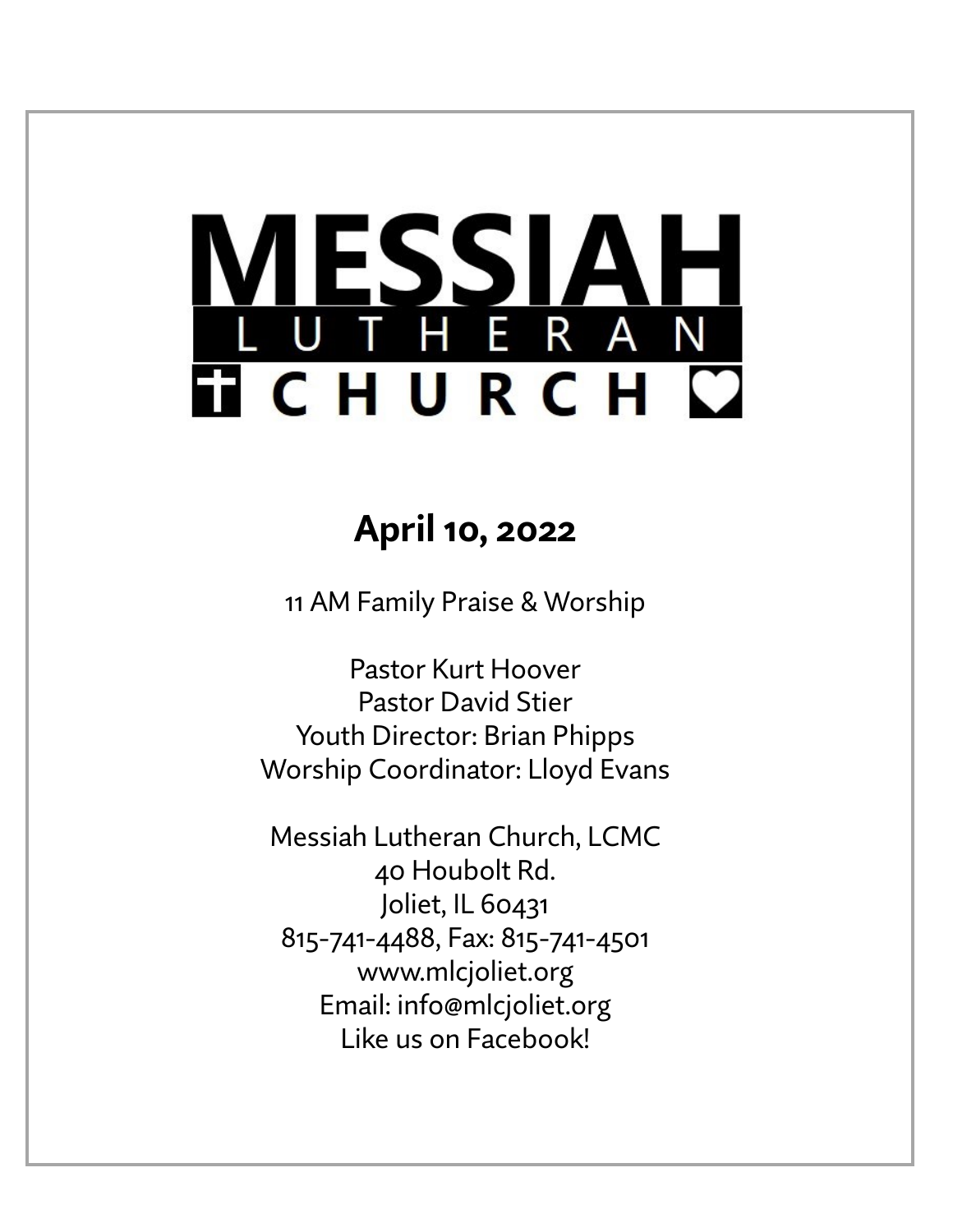### **WORSHIP TODAY**

### **Call To Worship**

### **Welcome/Announcements**

**Worship Through Songs**

### **Worship Through Confession & Giving**

Text prayer requests to 815-369-0070

### **Children's Message**

**Worship Through Hearing God's Word**

**Message "Refined: King for a Day or Lord for Life?"** (Copies of today's sermon are available in the narthex or online at mlcjoliet.org)

**Worship Through Song**

**Prayers of Intercession**

**Worship Through the Lord's Prayer**

**Closing Song**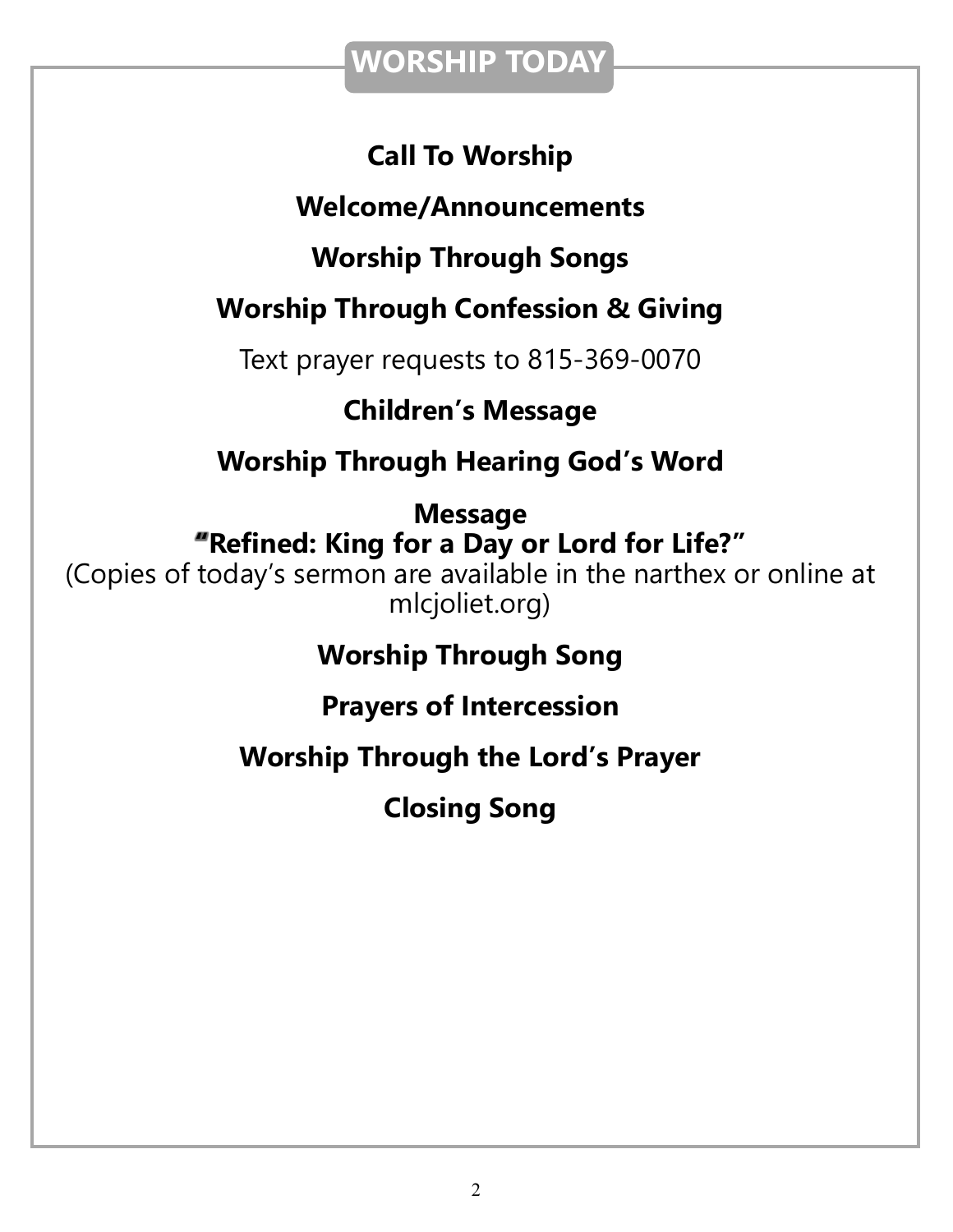### **SCRIPTURE READING**

#### **OUR EPISTLE LESSON 2 Timothy 4:1-4 (NLT)**

*Reader: Youth Group*

I solemnly urge you in the presence of God and Christ Jesus, who will someday judge the living and the dead when he comes to set up his Kingdom:  $2$  Preach the word of God. Be prepared, whether the time is favorable or not. Patiently correct, rebuke, and encourage your people with good teaching. <sup>3</sup> For a time is coming when people will no longer listen to sound and wholesome teaching. They will follow their own desires and will look for teachers who will tell them whatever their itching ears want to hear. <sup>4</sup> They will reject the truth and chase after myths.

#### **OUR FIRST GOSPEL LESSON Mark 11:1-10 (NIV)**

As they approached Jerusalem and came to Bethphage and Bethany at the Mount of Olives, Jesus sent two of his disciples,  $^2$  saying to them,  $\tilde{f}$  Go to the village ahead of you, and just as you enter it, you will find a colt tied there, which no one has ever ridden. Untie it and bring it here.<sup>3</sup> If anyone asks you, 'Why are you doing this?' say, 'The Lord needs it and will send it back here shortly.'"

 $^4$  They went and found a colt outside in the street, tied at a doorway. As they untied it,  $^5$  some people standing there asked, "What are you doing, untying that colt?" <sup>6</sup> They answered as Jesus had told them to, and the people let them go. <sup>7</sup> When they brought the colt to Jesus and threw their cloaks over it, he sat on it. <sup>8</sup> Many people spread their cloaks on the road, while others spread branches they had cut in the fields.  $<sup>9</sup>$  Those who went ahead and those who followed</sup> shouted, "Hosanna!" "Blessed is he who comes in the name of the Lord!" <sup>10</sup> "Blessed is the coming kingdom of our father David!"

"Hosanna in the highest heaven!"

#### **OUR SECOND GOSPEL LESSON Luke 19:28-40 (NIV)**

 $28$  After Jesus had said this, he went on ahead, going up to Jerusalem.  $29$  As he approached Bethphage and Bethany at the hill called the Mount of Olives, he sent two of his disciples, saying to them,  $30\degree$  Go to the village ahead of you, and as you enter it, you will find a colt tied there, which no one has ever ridden. Untie it and bring it here.  $31$  If anyone asks you, 'Why are you untying it?' say, 'The Lord needs it.'" <sup>32</sup> Those who were sent ahead went and found it just as he had told them.  $33$  As they were untying the colt, its owners asked them, "Why are you untying the colt?" <sup>34</sup> They replied, "The Lord needs it." <sup>35</sup> They brought it to Jesus, threw their cloaks on the colt and put Jesus on it.<sup>36</sup> As he went along, people spread their cloaks on the road.<sup>37</sup> When he came near the place where the road goes down the Mount of Olives, the whole crowd of disciples began joyfully to praise God in loud voices for all the miracles they had seen: <sup>38</sup> "Blessed is the king who comes in the name of the Lord!" "Peace in heaven and glory in the highest!" <sup>39</sup> Some of the Pharisees in the crowd said to Jesus, "Teacher, rebuke your disciples!" <sup>40</sup> "I tell you," he replied, "if they keep quiet, the stones will cry out."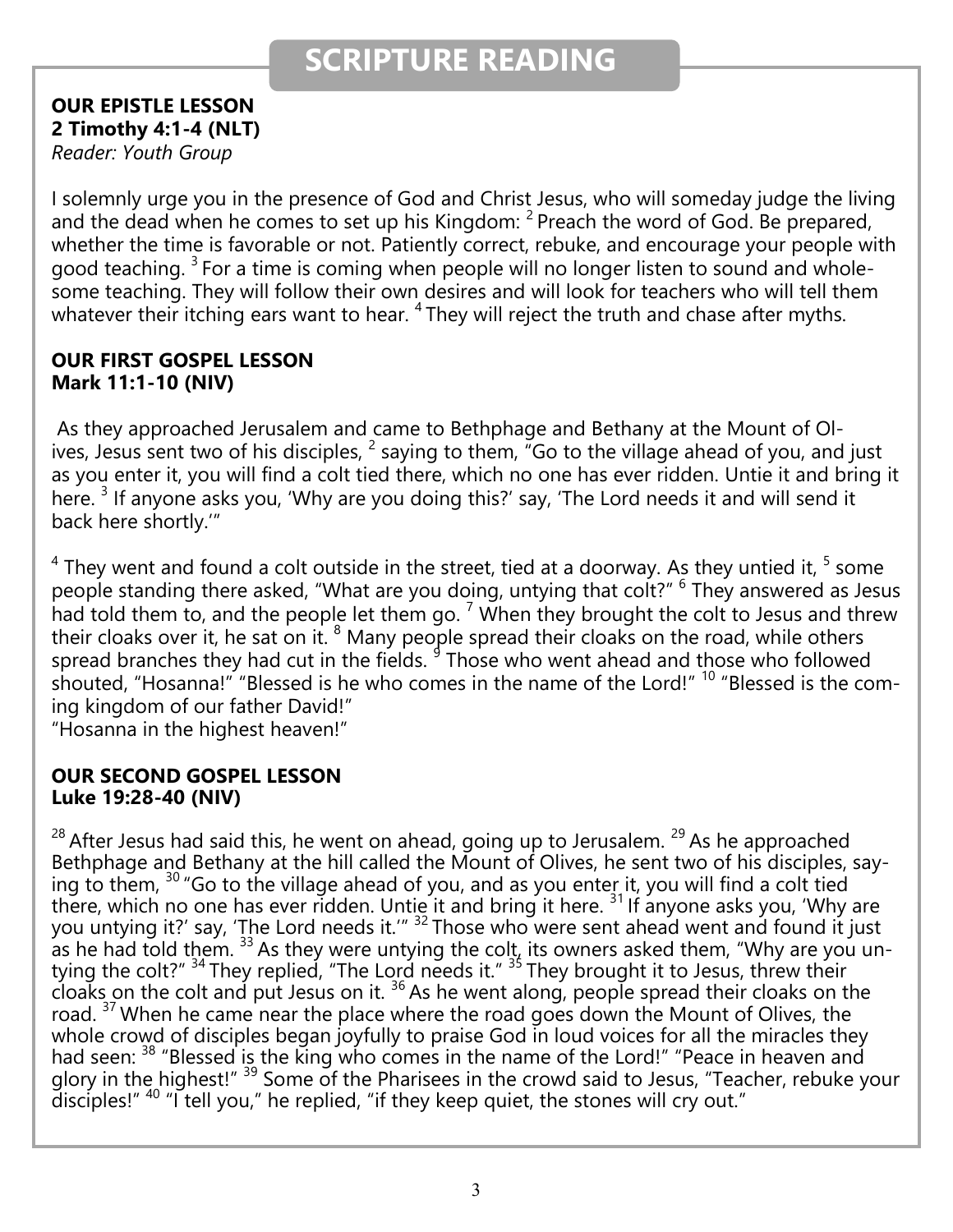## **ANNOUNCEMENTS**

# **MLC NEWS**

#### **CONNECT WITH MESSIAH**

We have a new way that you can connect with us! You can use this QR code to let us know you're new, tell us that you're interested in next steps at MLC, submit prayer requests, fill out a connection card, and give online. Scan it now to connect with MLC.



#### **ONLINE GIVING**

Online giving is an easy way to give to MLC, and there are three ways to do it: 1) Go to this link: churchcenter.com/giving 2) Download the Church Center app on your phone or tablet. 3) Text your dollar amount (with a dollar sign in front of it) to 84321.

#### **OFFICE HOURS**

Our office hours will temporarily be from 9am-3pm Mon-Fri. Saturdays and evenings by appointment.

#### **YOUTH CHOIR**

The Youth Choir will practice on Wednesday nights at 6:00 – 6:30 pm (right before AWANA and Head 2 Heart). Your child ages Kindergarten – 8th grade can worship the Lord through song with their friends. Our performances will usually happen once a month at the 9:30 and ll:00 Sunday services. Please email Sherri Unyi at unyi86@comcast.net to register your child.

# **GET INVOLVED**

#### **MEMORY BEARS**

The Memory Bears Life Group meets together once a month to make teddy bears out of clothing from people who have passed away to comfort the grieving. We also make and sell bears once a year to raise money for supplies and children's charities. With the lost time with Covid and orders having not slowed down, we really could use your help!

#### **EASTER SONRISE BREAKFAST DONATIONS**

Be sure to take a tag from the bulletin board to contribute to the Sonrise Easter fundraiser for our youth.

#### **MESSIAH QUILTERS**

Our next regular meeting will be on Tuesday, April 19th, 2022 from 9 am – 12 pm. We have so many quilts ready to be tied and you don't need any sewing or quilting expe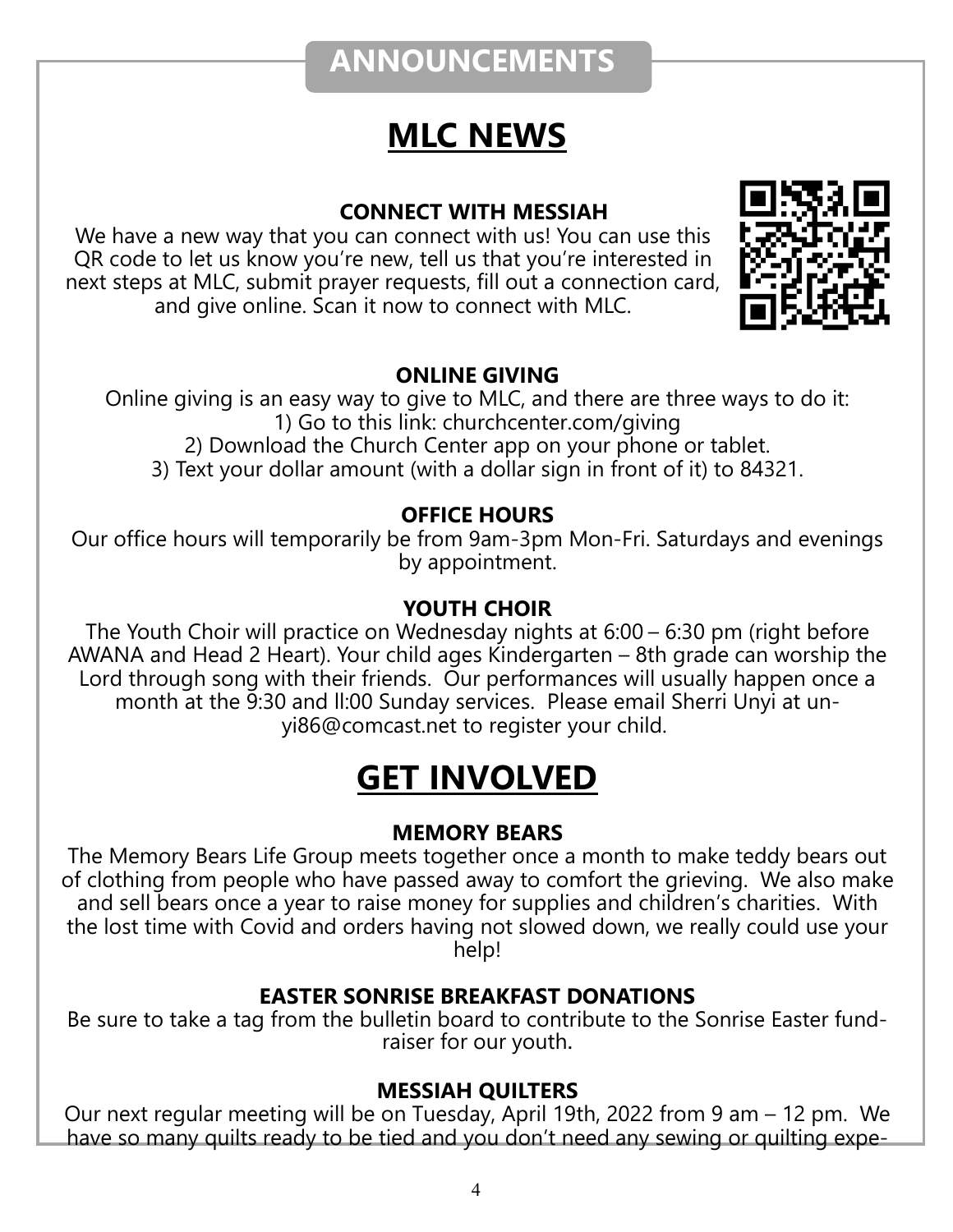rience to help us. If you are unable to join us and would like to sew at home, we have kits ready for you to sew.

We are in need of any size sheets. Please be sure they are without rips, tears or stains. We can also use the pillowcases as we stuff them with our fabric scraps and make dog/ cat beds for the animal shelter. There is a basket in the narthex to put them in. Contact Kathy Mueller (815-953-6601) at scpbklane@aol.com for more information or any questions you may have. Drop by and see what we are doing.

#### **MEAL TRAIN**

We all know someone who may be overwhelmed during a difficult time. Perhaps an illness, surgery, loss of a family member or a job or the challenge of a new baby. Messiah is forming a Meal Train for anyone who would like to prepare and deliver a meal or need a meal. To sign up for the Meal Train team or request a Meal Train, please visit mlcjoliet.org/meal-train.

# **MLC MESSIAH KIDS**

#### **MESSIAH KIDS REMIND GROUP**

What is Remind? A texting program where can keep you updating on what's going on. Parents of Sunday School aged children (Kindergarten through sixth grade), you can join the Messiah Kids Remind group by texting the code mlcmk to 81010.

#### **MESSIAH KIDS SUNDAY SCHOOL**

Messiah Kids Sunday school continues today at 9:30 on the 2nd floor.

#### **MESSIAH KIDS SUNDAY 11 AM**

Messiah Kids happens during the 11 am service, right after the children's message. Just sign in at the kiosk in the narthex.

#### **VACATION BIBLE SCHOOL IS BACK!**

VBS registration is NOW OPEN!! Kids entering 4 yr old preschool-6th grade are welcome to attend on June 6th-10th. All registrations and payments will be made online this year. Please visit the Messiah website for the link and more info. Volunteer signups are also online. We need help in all areas all week and also for our Sunday Funday on June 12th after the 11:00 service. Please like our Facebook page **Messiah Lutheran Joliet VBS 2022** for updates and needs. Contact Lori Spielman at 708-204-9755 or [Lspielman75@yahoo.com](mailto:Lspielman75@yahoo.com) with any questions.

# **MLC STUDENT MINISTRY**

#### **HEAD2HEART (Wednesdays at 6:15 pm)**

Middle school students confirmation class.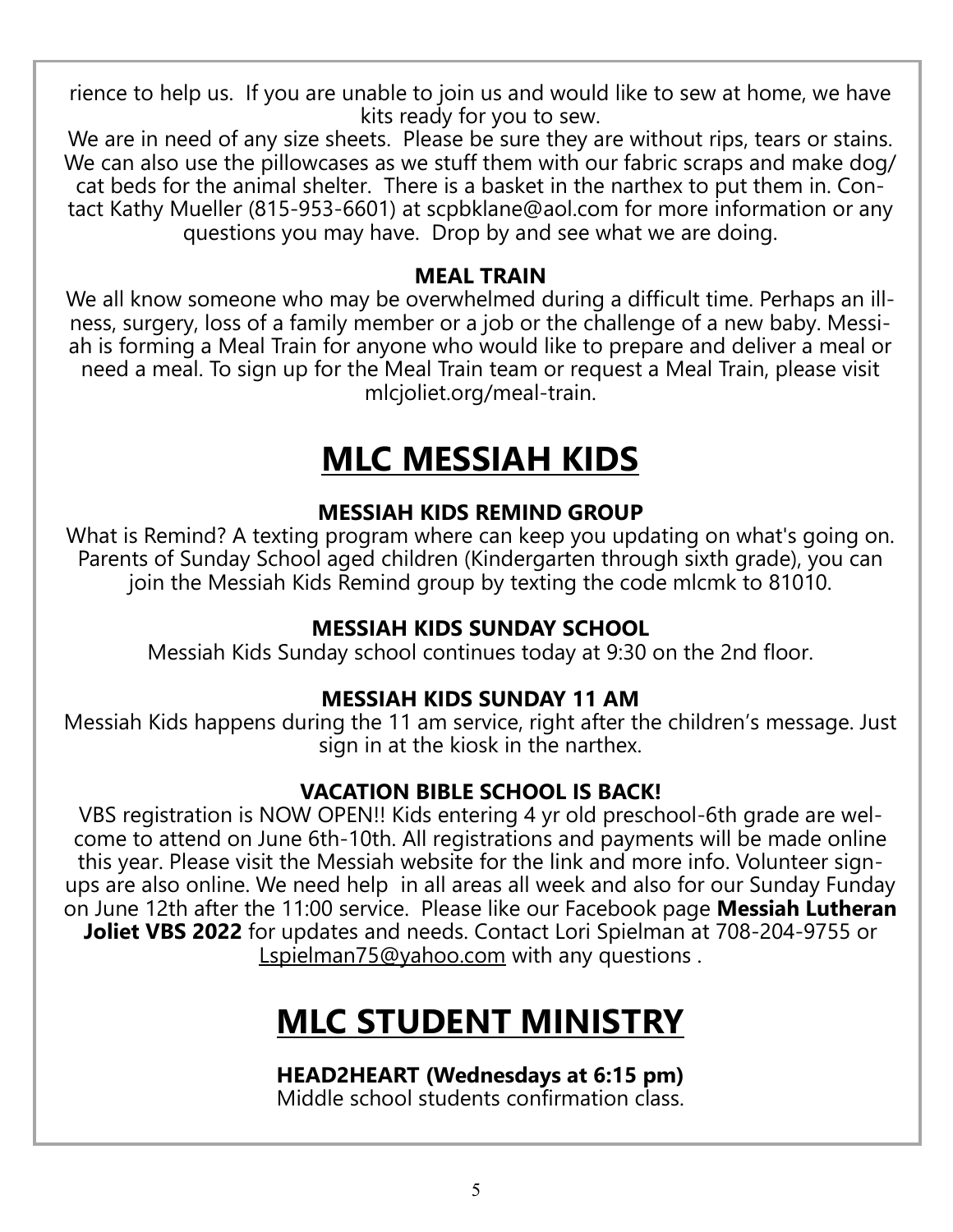#### **HIGH SCHOOL SUNDAY SCHOOL (Sundays at 9:30 am)**

HSSS continues this week.

#### **S.A.L.T. (Sundays at 4:30 pm)**

High school students, come out for a time of fellowship, fun and talking about God.

#### **CENTER LAKE BIBLE CAMP (June 26th-July 1st)**

For 5th-8th grade. This is where students go to learn about the Bible while experiencing God in nature. Be sure to come to the parent info meeting March 20th or sign up online at https://www.centerlake.org/middleschoolcamps.

#### **HIGH ADVENTURE TRIP (July 17th-July 23rd)**

For 9th-12th grade. This is a time for the High school to go to WV. to Alpine Ministries to experience God in nature and adventure. We will go white water rafting, repelling, and traverse a high ropes course. Need more info? Reach out to Brian at brian@mlcjoliet.org

# **EVENTS**

#### **STAY AND PLAY (Tuesdays 9:30 -11:30 am)**

Stay and Play is a weekly playgroup for kids 5 and under. Bring the kids and enjoy coffee on us, Feel free to bring snacks and drinks., Parent/caregiver must stay, Waiver required. Large open space to run and play Lots of toys and ride-ons. Check out the group on Facebook: facebook.com/groups/mlc.playgroup . Volunteers needed. Let the office know if you can help.

#### **PRAYER GROUP (Thursdays at 10 am)**

In the Fireside Room. Email pastor.stier@mlcjoliet.org for more information.

#### **INSIGHT ADULT BIBLE STUDY (Sundays at 9:30 am)**

Join us for a great time of fellowship and study of God's word in the fellowship hall.

#### **MEN'S BIBLE STUDY (Tuesday, April 26th at 6:30 pm)**

Hey guys, need to connect with other Christian men? Feeling that you are just missing something? After a lot of prayer and seeking God's will, Messiah will once again have a men's ministry. We're calling it Messiah Men. We'll meet a few times a month and even do some guy trips and gatherings. Come check us out! Our goal isn't to add another commitment to your life; it's to help ease your burden so you can be the man God wants you to be.

#### **DISCOVERING YOUR SPIRITUAL GIFTS**

Pastor Stier will be leading this three-week class starting Sunday, April 24th at 9:30 am. Every Christian has been given supernatural abilities called spiritual gifts to glorify God and be used by Him, and one day we will give an account for how well we used them. We read about them all over the New Testament, but the responsibility is on us to unwrap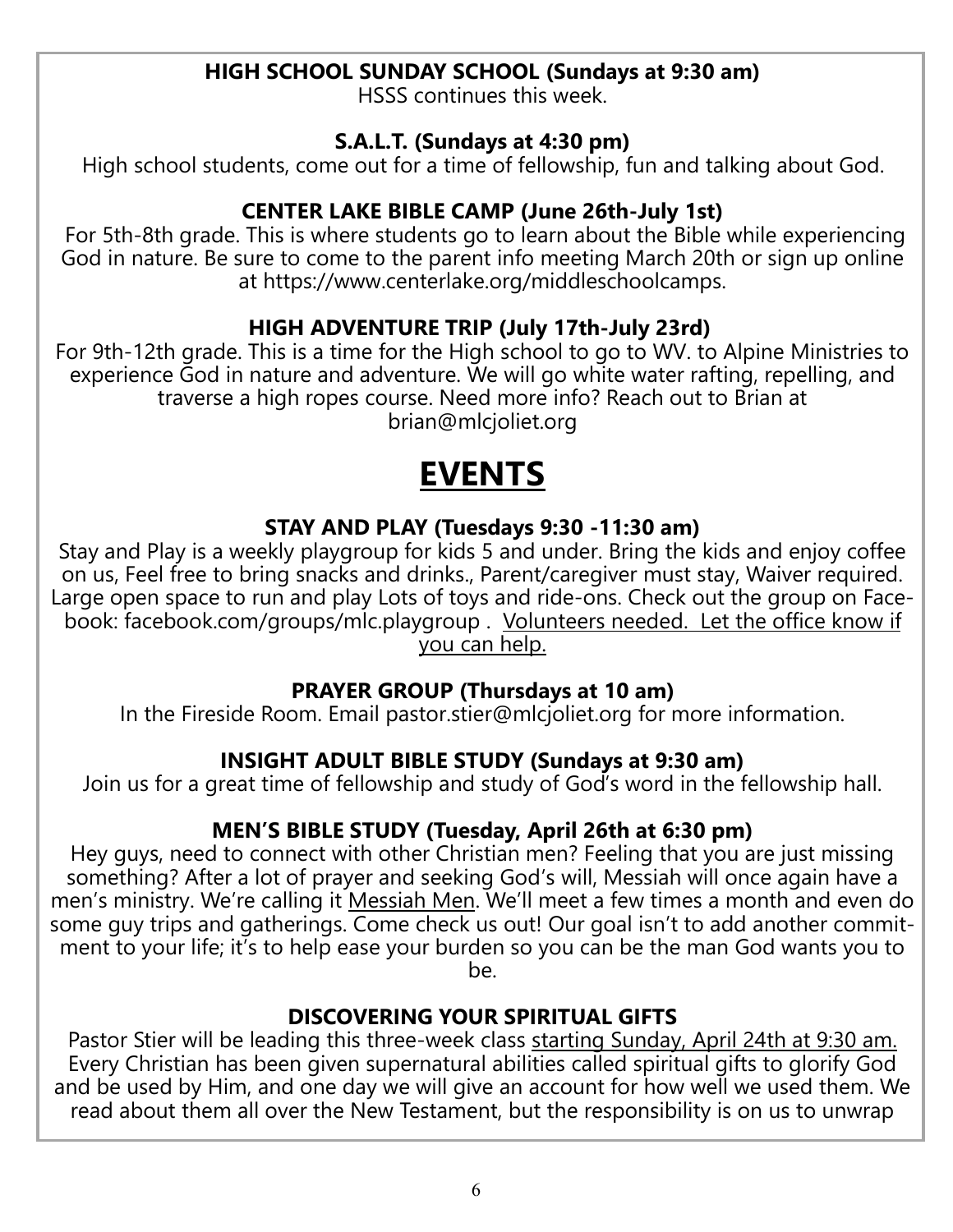them and figure out where to use them. This class will not only help you understand what spiritual gifts are but will also help you discover yours and how to put them to use for God's glory. All are welcome. If you did the intensive 90 minute class in February, this class will still be good for you to attend, because we'll have more time to dig into what God is doing.

#### **AFGHAN FAMILY RESETTLEMENT TEAM**

Please contact Mike Brown if you have interest in being part of a team exploring an opportunity to help resettle a refugee family from Afghanistan.

# **HOLY WEEK**

**April 10** - Palm Sunday **April 14** - Maundy Thursday & First Holy Communion at 7 pm **April 15** - Good Friday Tenebrae service at 7 pm **April 17** - Easter Sunday Sunrise campfire at 6 am Easter services at 6:30, 8, 9:30 and 11 am Sonrise Easter Breakfast from 7:30 to 11 am

## **MAY SERMON SERIES**

**Word of God Speak**

May 1 - Theme: Words Are Powerful *The promise: God is love* May 8 - Truth Rings True *The promise: God is truth* May 15 - At a Loss for Words *The promise: God hears you* May 22 - Think Good Thoughts *The promise: the Holy Spirit guides you* May 29 - Perfect Unity *The promise: God's love is in us*